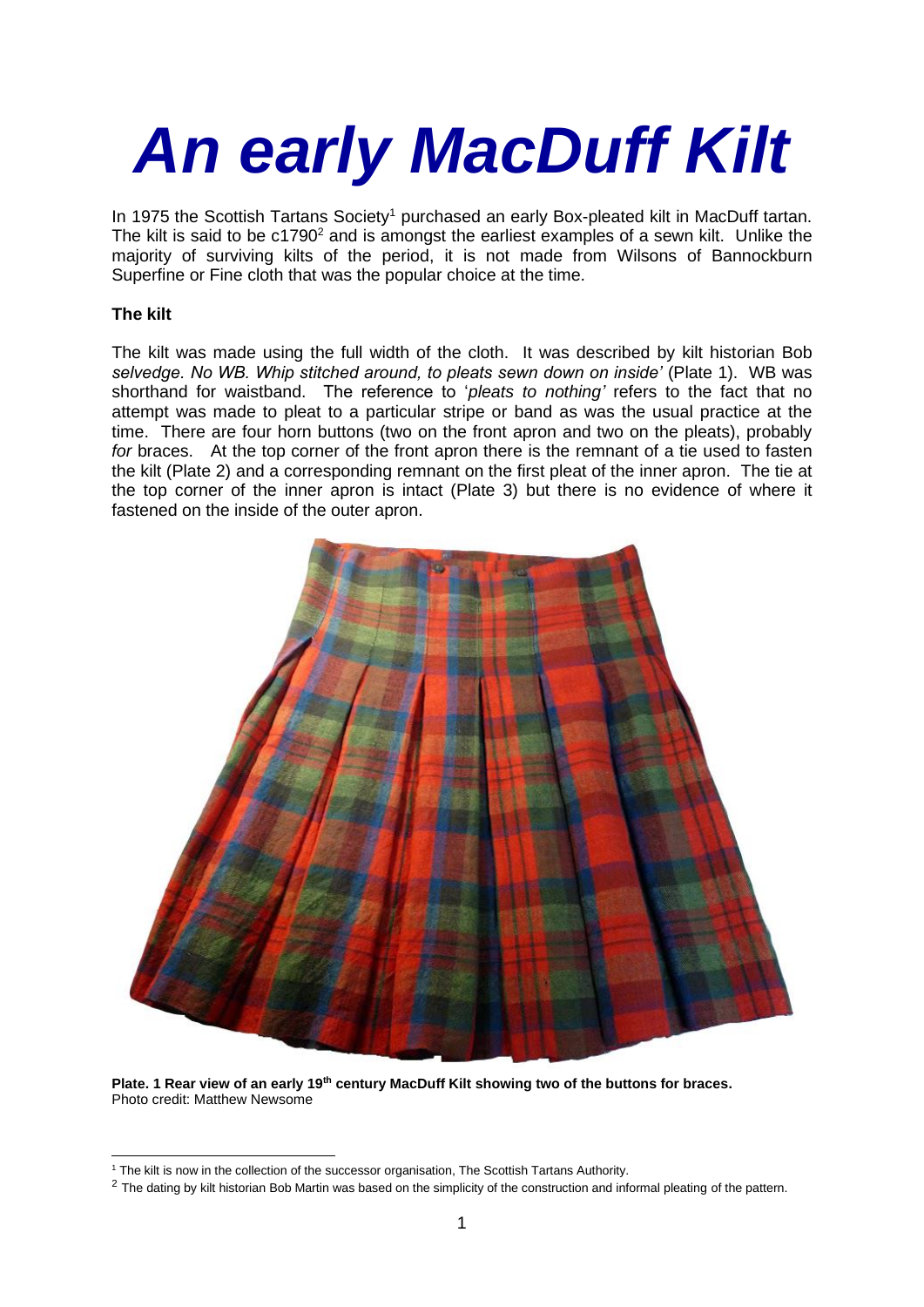

**Plate 2. Remnant of the outer apron tie.** © The Author



**Plate 3. The inner apron tie.** © The Author

#### **The Cloth**

The material is 25 inches wide, hand-woven at 46 epi with singles (unplied) naturally dyed yarn in both the warp and weft. There is considerable variation in the threadcount of individual stripes in the weft which is indicative of the weaving having been done by eye rather than counting the individual colours between each change. No dye analysis has been conducted but, if tested, it is probable that the dyes would be shown to be those typically used in early 19<sup>th</sup> century tartan: cochineal and indigo for the red and blue respectively; indigo and an unknown black-grey source for the black; and indigo with an unknown yellow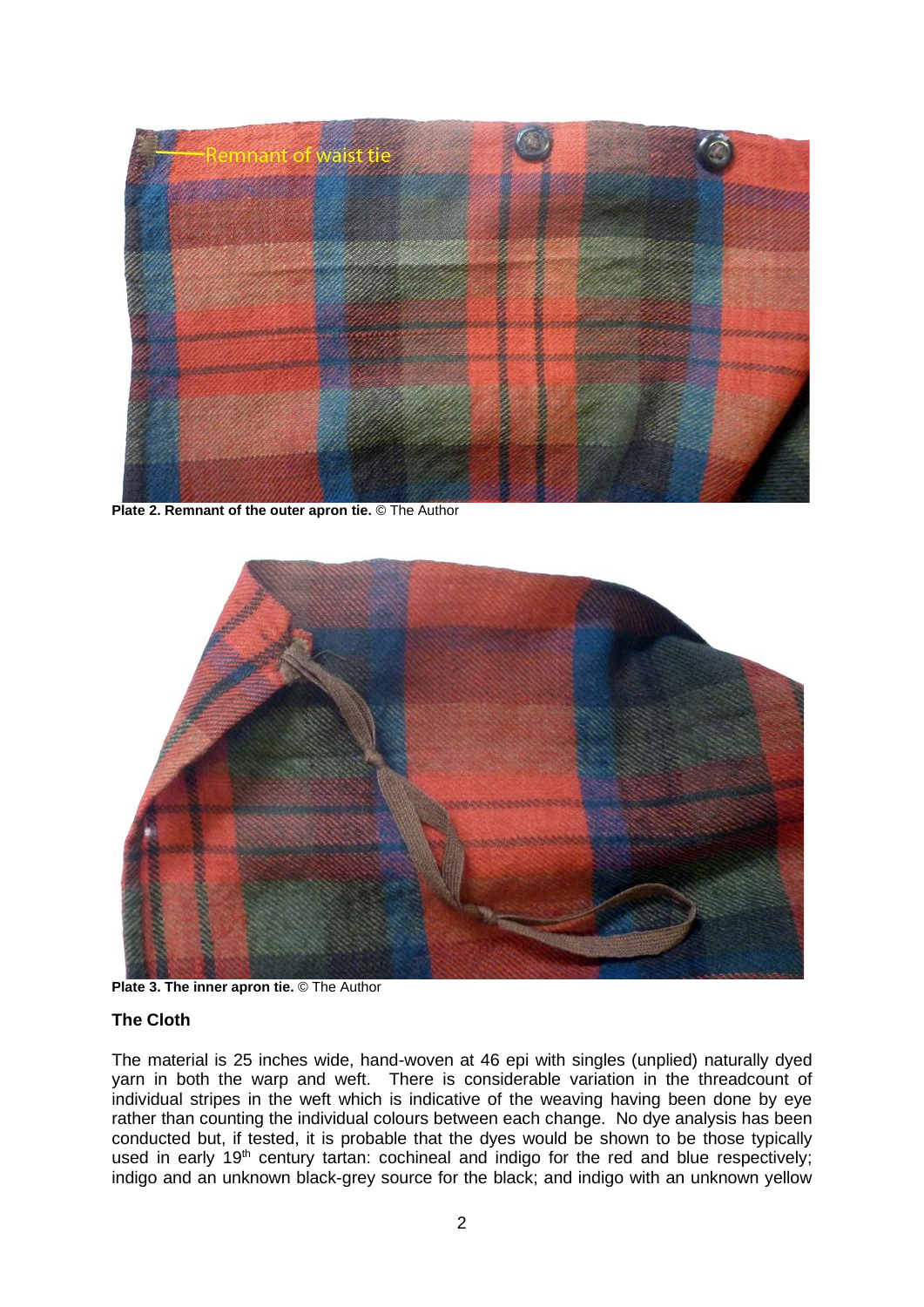dyestuff for the green. Different shades of green were used for the warp (lighter) and weft (darker); this is consistent with a different dye-lots (Plate 4). Given that there are no similar differences with the other colours, the most likely explanation for this is a miscalculation of the amount of green required.



**Plate. 4 Detail showing the difference in the warp (light) and weft (dark) green yarn shades.**  © The Author

# **The Sett**

The MacDuff pattern can be described as the Royal Stewart tartan with the yellow and white stripes removed (Fig 1).



**Fig. 1 Comparison of the Royal Stewart and MacDuff settings.**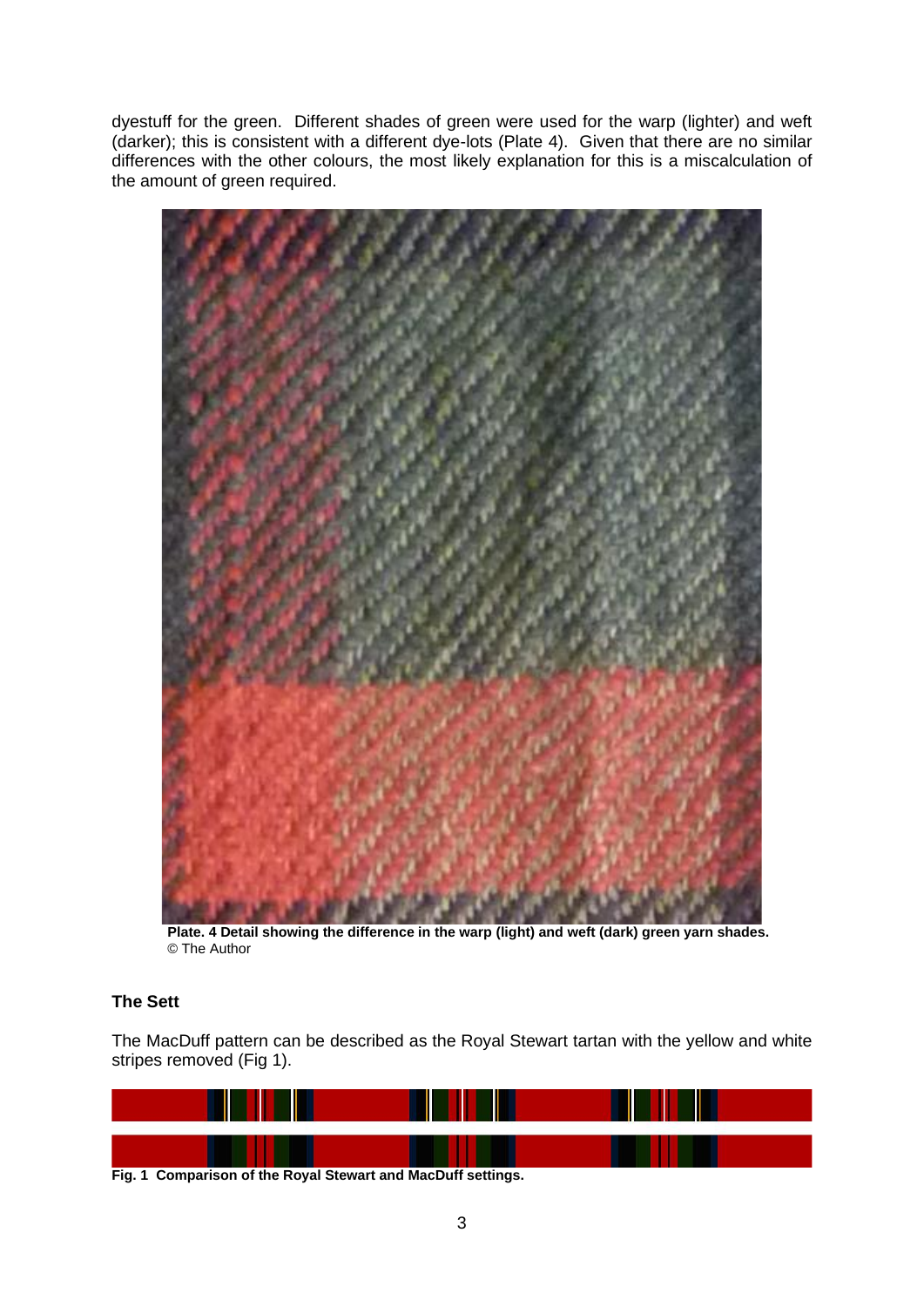A specimen of Wilsons of Bannockburn's MacDuff tartan was included in the Cockburn Collection (1810-15) and was also amongst the designs submitted<sup>3</sup> to the Highland Society of London at some point between 1816-22 for their collection of clan tartans (Plate 5). The shades of the latter are similar to the kilt discussed here. The pattern obviously quickly found favour as it is included in Wilsons of Bannockburn's 1819 Key Pattern Book (KPB). Unlike some of their Key Patterns, Wilsons didn't comment about the origin of the design which lends weight to it being one of their own. Wilsons' 1819 KPB included four settings for the MacDuff tartan, one of which was for 6 half setts for the 24 Reed at 25 inches wide. The material of this kilt similarly has 6 half setts across the same width but with some variations in the threadcount from those in the KPB<sup>4</sup>.



**Plate 5. MacDuff specimen c1816-22 in the Highland Society of London Collection.** © The Author

<sup>&</sup>lt;sup>3</sup> Presumably by James Duff, 4th Earl of Fife who succeeded to the title in 1811.

<sup>4</sup> Examination of contemporary specimens of Wilsons' cloth show that many of their tartans were woven in a variety of sizes and proportions that differed from the settings given in the 1819 KPB.